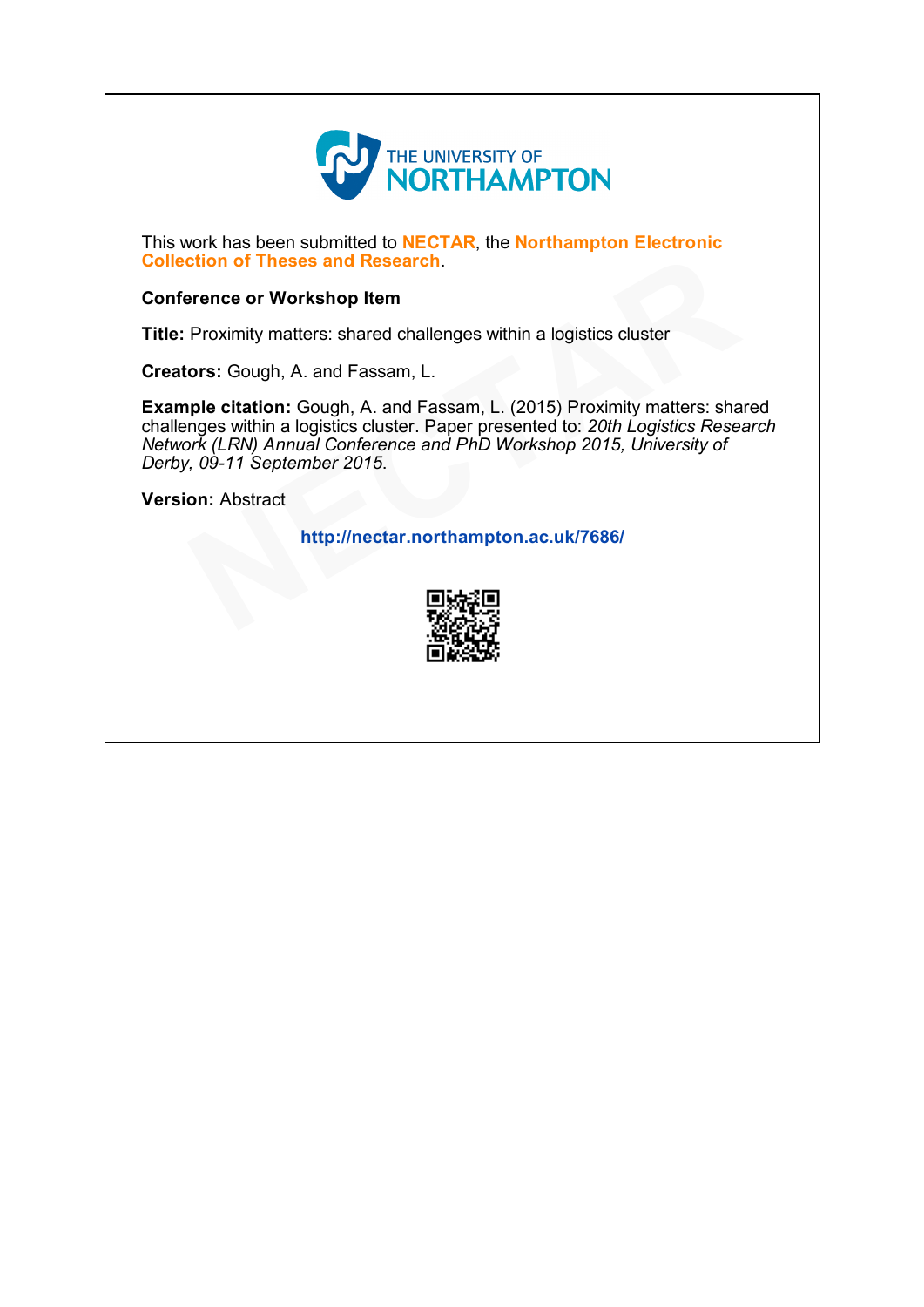## **PROXIMITY MATTERS: SHARED CHALLENGES WITHIN A LOGISTICS CLUSTER**

*Andrew Gough and Liam Fassam*

*University of Northampton, Northampton Business* School [andrew.gough@northampton.ac.uk](mailto:andrew.gough@northampton.ac.uk) [; liam.fassam@northampton.ac.uk](mailto:liam.fassam@northampton.ac.uk) 

## **Abstract**

Purpose: The widespread tendency of logistics companies to become established in close proximity to each other has been explained by the existence of collective benefits in doing so. A recent study by the University of Eindhoven (van den Heuvel et al, 2014) has identified that co-located logistics establishments more often combine transport capacity, have better availability of truck drivers, are better accessible, have better availability of repair and maintenance facilities, and have better expansion opportunities than do non-co-located logistics establishments.

However, co-location can also be expected to bring a number of shared challenges, relating to the economic and political environment of the day. This study aims to identify those challenges, in order to better inform local government support offered to companies situated within logistic clusters.

Research Approach: A two-stage approach was followed. An initial bibliometric analysis was performed in order to identify the key issues that were covered by the academic and trade press over a four year period between 2010 and 2014. The results of this analysis were then used to construct a questionnaire that explored the issues in greater depth. A broad range of potential respondents was identified, representative of the incumbents, suppliers and customers of the logistics cluster in Northamptonshire. A total of 302 useable responses were received from a total of 1241 invitations, representing a response rate of 24.3%.

Findings and Originality: 54.1% of the respondents indicated that they had suffered from a shortage of skilled labour in the past 12 months. The responding group was clear that the long-term solution to this shortage lay in increasing the awareness of school-age children of the value of a career in logistics. The group was also very receptive to the suggestion of a full educational pathway (from apprenticeship to undergraduate degree) that might be used to attract people into the industry with the potential for continuing education whilst employed.

55.2% of the respondents indicated that their primary reason for establishing their business within the cluster was proximity to their customer, not proximity to other logistics companies nor to supporting services. 51.1% responded that they felt constrained to site their activities close to major road infrastructure, with only 6.8% citing proximity to intermodal facilities as a factor in their location decision.

Research Impact: The outcome of this research adds to the understanding of the reasons behind the apparently counter-intuitive co-location of competing logistics businesses.

Practical Impact: The continuing development of logistics clusters requires an integrated policy approach at local government level. Education, training, infrastructure, housing and growth strategies need to be co-ordinated to deliver the combined environment in which clusters such as those that may be found in Northamptonshire can thrive.

Keywords: *logistics cluster, skills shortage, policy*